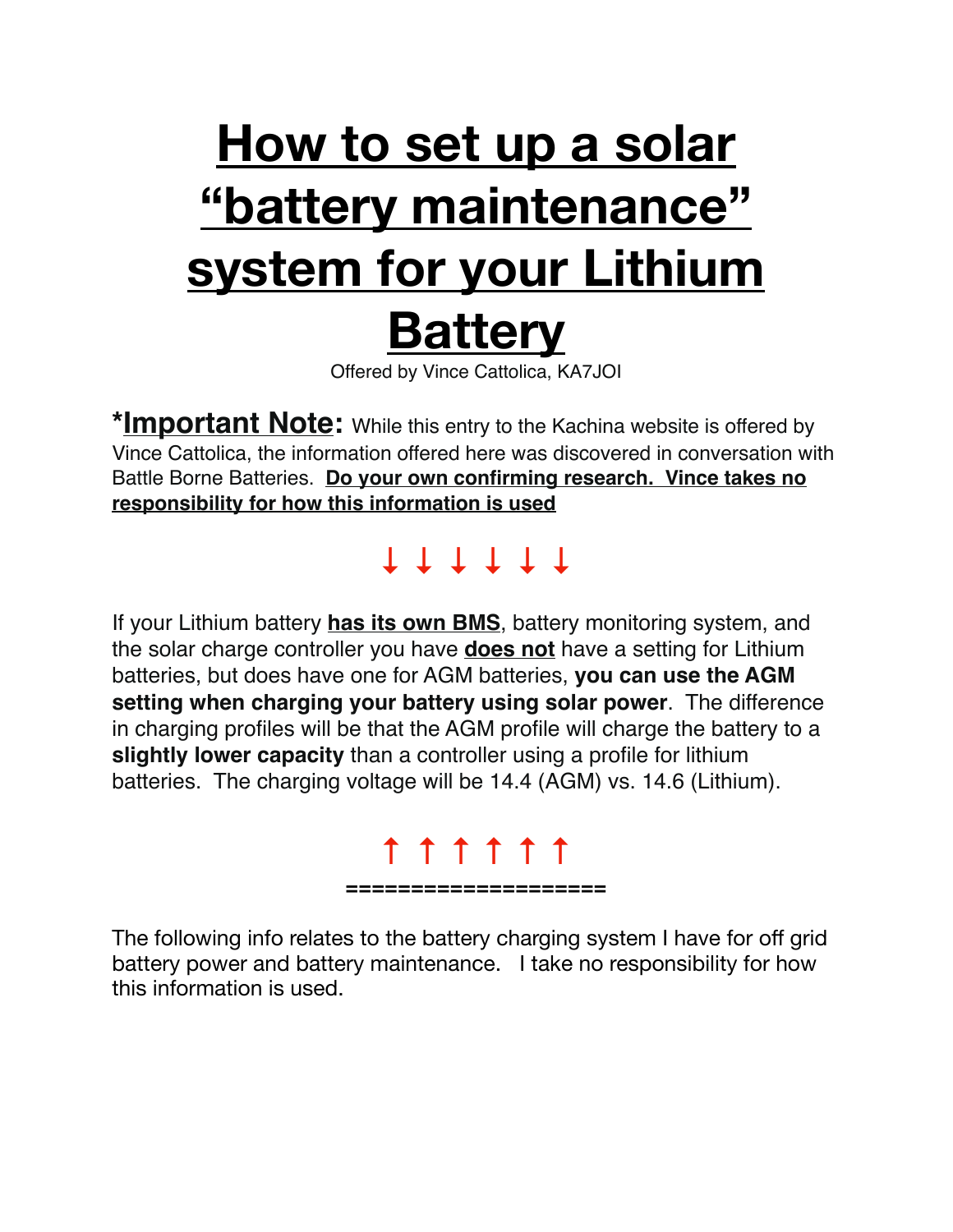## **Renogy charge Controller and the HQST Solar Panel 50 Watt 12 Volt Polycrystalline Portable, High Efficiency Module Off Grid PV Power for Battery Charging in Off Grid Applications**

The solar panel:

| HIGH QUALITY SOLAR TECHNOLOGY                                                                                                                                                                                                                                                                                                                                                                                                                                                                                                  | Email: sales@myhqsolar.com<br>Web: www.hgsolarpower.com                                                                                                                                                                       |
|--------------------------------------------------------------------------------------------------------------------------------------------------------------------------------------------------------------------------------------------------------------------------------------------------------------------------------------------------------------------------------------------------------------------------------------------------------------------------------------------------------------------------------|-------------------------------------------------------------------------------------------------------------------------------------------------------------------------------------------------------------------------------|
| <b>Module Type:</b><br>Max Power at STC (P <sub>max</sub> )<br>Open-Circuit Voltage (Voc)<br>Optimum Operating Voltage (V <sub>mp</sub> )<br>Optimum Operating Current (Imp)<br>Short-Circuit Current (Isc)<br>Temp Coefficient of P <sub>max</sub><br>Temp Coefficient of Voc<br>Temp Coefficient of Isc<br>Max System Voltage<br>Max Series Fuse Rating<br><b>Fire Rating</b><br>Weight<br><b>Dimensions</b>                                                                                                                 | QST-50P<br>50W<br>21.1V<br>17.6 V<br>4.32 A<br>3.04A<br>$-0.40\%/^{\circ}\text{C}$<br>$-0.30\%/^{\circ}\text{C}$<br>$0.06\%/^{\circ}C$<br>600VDC (UL)<br>15 A<br>Class C<br>2.85kg / 6.27lbs<br>472x657x30mm/18.5x25.8x1.18in |
| Irradiance 1000 W/m <sup>2</sup> , T = 25℃, AM=1.5<br><b>STC</b><br><b>WARNING:</b> This module produces electricity when exposed to light.<br>Please follow all applicable electrical safety precautions.<br>Only qualified personnel should install or perform maintenace work<br>on these modules.<br>Beware of dangerously high DC voltages when connecting modules.<br>Do not damage or scratch the rear surface of the module.<br>Follow your battery manufacturer's recommendation.<br>Cation Class A<br><b>Guality</b> |                                                                                                                                                                                                                               |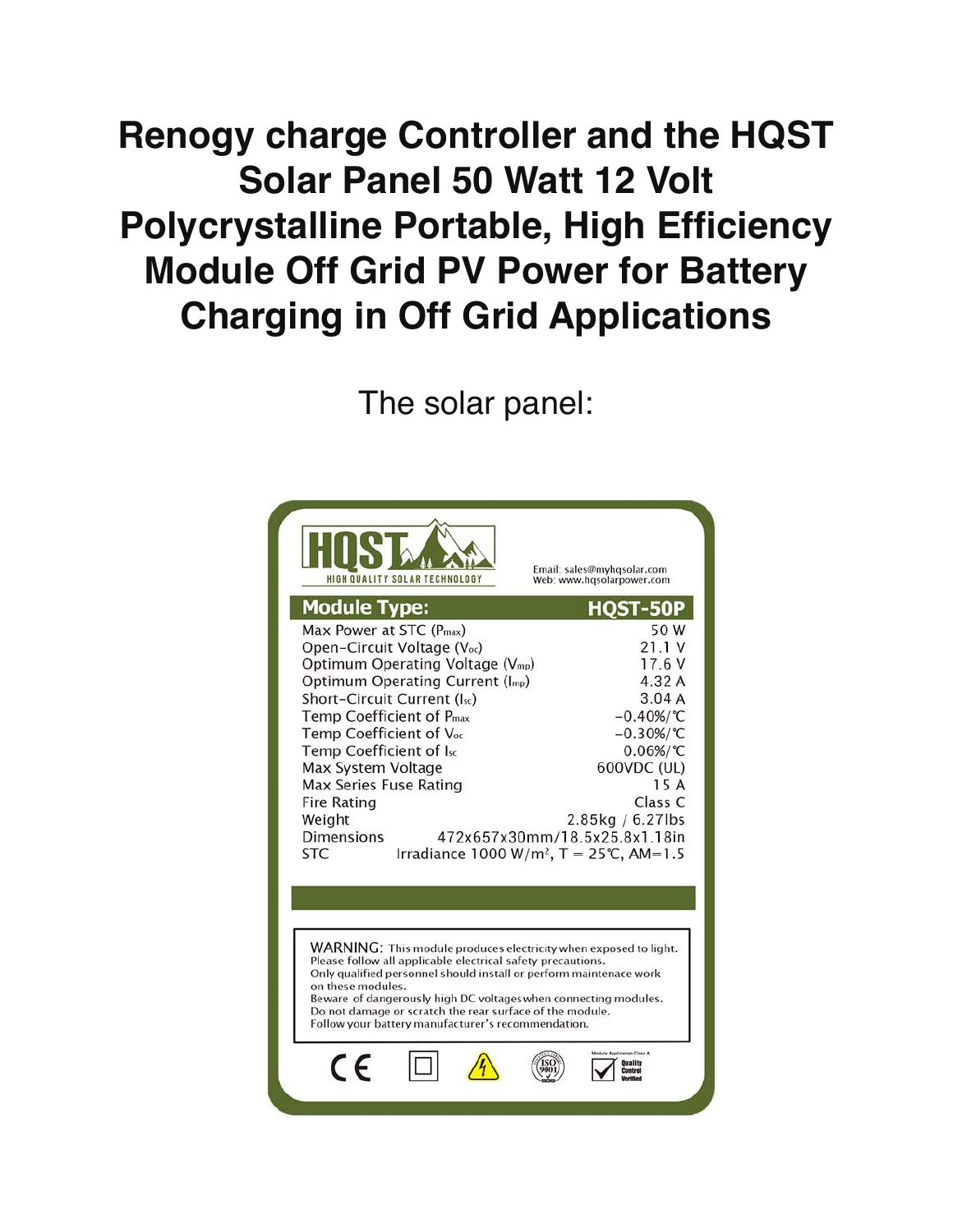| <b>Brand</b>                    | <b>HQST</b>                 |
|---------------------------------|-----------------------------|
| <b>Material</b>                 | Aluminum                    |
| <b>Item Dimensions</b>          | 25.87 x 1.18 x 18.58 inches |
| <b>Efficiency</b>               | <b>High Efficiency</b>      |
| <b>Maximum Voltage 12 Volts</b> |                             |

#### **About this item**

- 【High Efficiency】Fully self powered off-grid system, maximizes system output by reducing mismatch loss. Portable back up power. Perfect for various off-grid applications that include 12 and 24 volts arrays, water pumping systems, signaling systems, charge batteries in RV, marine, trailer, cottage, cabin water pumping and other off-grid applications.
- **[Versatile] HQST 50W 12V solar panel is perfect for 12 volt battery** charging or multiple panels can be wired in series for 24/48 volt battery charging or for grid-tied applications. Includes connectors to plug into existing HQST solar system. Diodes are pre-installed in junction box and a pair of 1.2in 12AWG cables.
- 【Easy Installation】 Waterproof IP65 Rated Junction Box advanced water and dust proof level (complete protection against environmental particles and low pressure water jets). Easy Installation with predrilled hole.
- **[Durable]** Polycrystalline cells grade A solar cells; heavy duty anodized aluminum frame. Weatherproof Solar panels applies a more durable aluminum alloy frame. It's windproof and rainproof, but it can't be immersed in water.
	- 【Reliability】HQST provides complete after-sales service, easy-toreach customer support.

===================================

↓ ↓ ↓ ↓ ↓ ↓